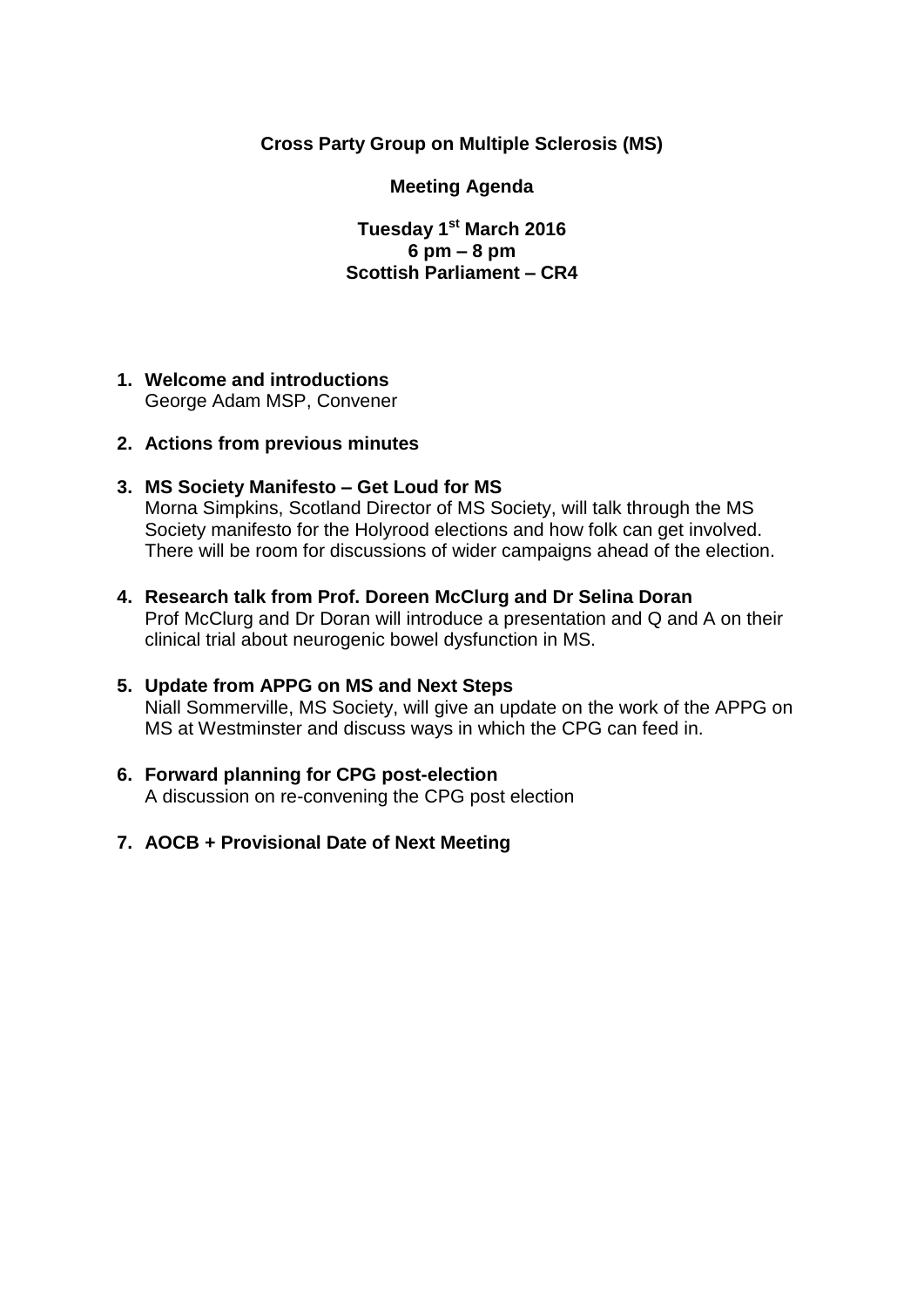#### **Attendees:**

#### **MSP Members:**

George Adam MSP (Convenor) Chic Brodie MSP

#### **Other attendees:**

Niall Sommerville, MS Society Rebecca Duff, MS Society Morna Simpkins, MS Society Stacey Adam, Personal interest in MS Merv Graham, Personal interest in MS Carole Macartney, Chair of MS Therapy Centre Lothian Jaqui Downs, MS Managed Clinical Network Manager, NHS Ayrshire Dr Belinda Weller, Consultant Neurologist, NHS Lothian Mairi O'Keefe, Chief Executive, Leuchie House Prof. Doreen McClurg Dr. Selina Doran Iain Morrison, MS Revive Judith MacSween, NHS Lothian Marion Butchart, Novartis

#### **Apologies:**

Lewis MacDonald MSP Mark McDonald MSP John Finnie MSP Elizabeth Quigley Ruth Sumpter Carly GIllespie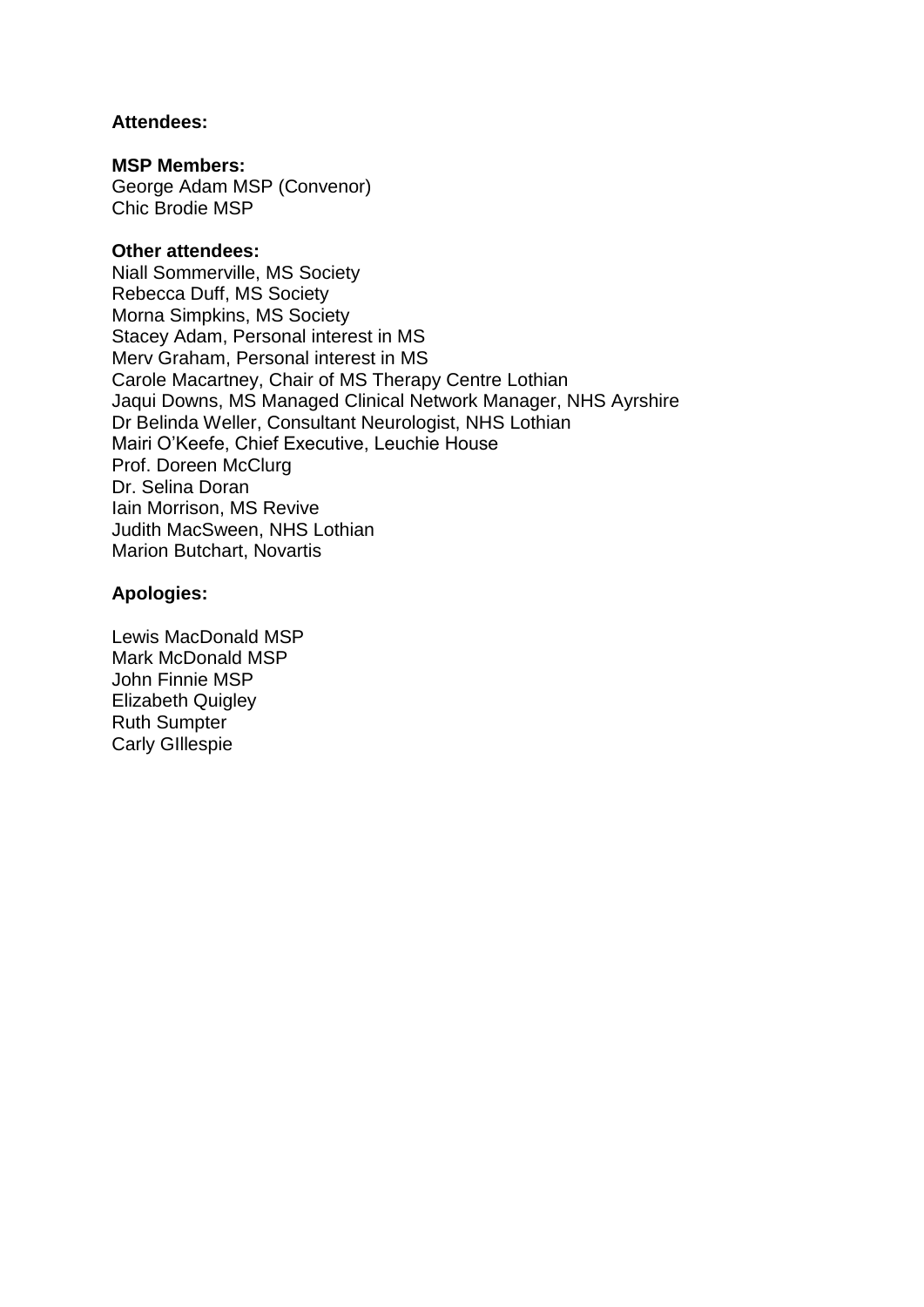## **Minutes:**

## **1. Welcome and Introductions**

The Convenor, George Adam MSP, welcomed members and noted apologies.

#### **2. Actions from previous minutes**

George Adam MSP shared the letter he had received from the Scottish Govt regarding MS specialist nurses. Intimated he was happy to continue to press the Govt on this issue. Mhairi O'Keefe raised the delay at health board level in recruiting specialist nurses. George Adam noted this was a recurring issue.

George Adam noted response back from NHS Ayrshire and Arran regarding the ongoing neurologist issue. Jaquie Downs gave a further update and noted that a neurologist has been secured for 2 days per week and it's hoped that a neurologist will be in place permanently in June.

## **3. MS Society Manifesto – Get Loud For MS**

Morna Simpkins introduced the MS Society 'Get Loud for MS' manifesto and talked through the key asks of election candidates. MS Society will be promoting their manifesto in the lead up to the election and looking for support from election candidates. Becky Duff agreed to share further information on MS incidence rates with members electronically, as highlighted in the manifesto.

The second ask in the manifesto relates to a stronger voice for people with MS in health and social care integration structures. This led to a wide ranging discussion on limited role the third sector has in integration at present. Alongside this are ongoing issues around the availability of respite care which were raised by Mhairi O'Keefe and Iain Morrison.

George Adam and Iain Morrison both suggested having a roundtable discussion with the Cab Sec for Health along with local authorities and delivery agents. The group will pick this up post-election.

Issues around the Carers Bill were raised, in particular there being no national standards introduced. Becky Duff noted the MS Society would be happy to be involved in any campaign others are running relating to carers.

#### **4. Research talk from Prof. Doreen McClurg and Dr Selina Doran**

Prof. Doreen McClug and Dr Selina Doran gave a research and information presentation on continence issues for people with Multiple Sclerosis. This included information on the AMBER project that they are involved in. They also sought to